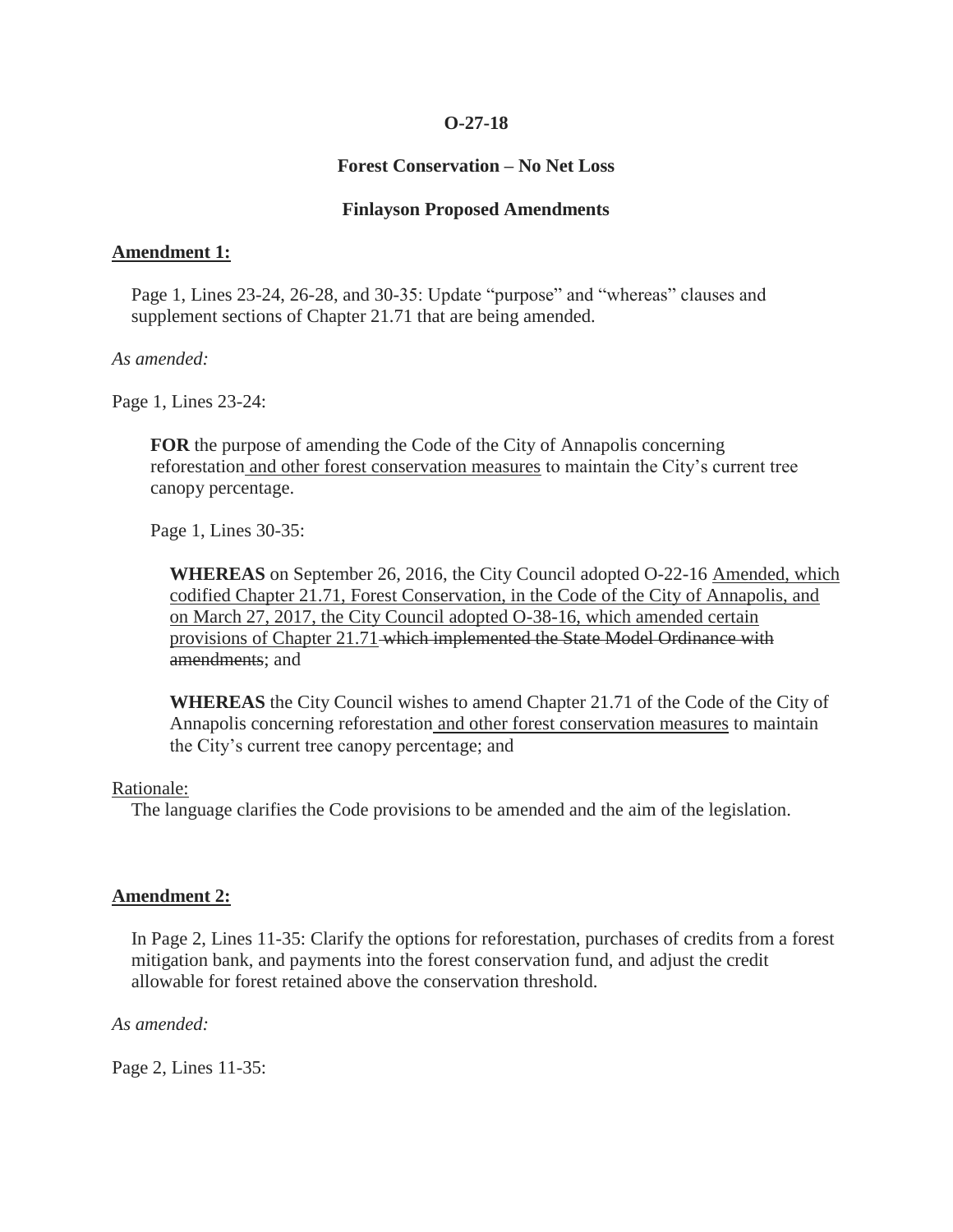2. After reasonable efforts to minimize the cutting or clearing of trees and other woody plants have been exhausted in the development of a subdivision or project plan, grading and sediment control activities, and implementation of the forest conservation plan, the forest conservation plan shall provide for reforestation, for the purchase of credits from a forest mitigation bank, fororpayment into the forest conservation fund, or for a combination thereof, according to the formula set forth below and in Subsection A.3. of this section and consistent with Section 21.71.070.A. of this chapter, and the following forest conservation thresholds for the applicable land use category:

| Threshold<br>Percentage                     |
|---------------------------------------------|
|                                             |
| 25 percent                                  |
|                                             |
| 20 percent                                  |
|                                             |
| (6) Commercial and Industrial<br>20 percent |
|                                             |

3. Calculations.

i. For all existing forest cover measured to the nearest one-tenth acre cleared on the net tract area above the applicable forest conservation threshold, the area of the forest removed shall be reforested at a ratio of one acre planted for each acre removed.

ii. Fifty percent (50%) of each acre of forest retained on the net tract area above the applicable forest conservation threshold shall be credited against the total number of acres required to be reforested under 3.i. of this subsection. The calculation of the credit shall be according to the criteria provided in the Forest Conservation Technical Manual.Each acre of forest retained on the net tract area above the applicable forest conservation threshold shall be credited against the total number of acres required to be reforested under 3.i. of this subsection. The calculation of the credit shall be according to the criteria provided in the Forest Conservation Technical Manual.

iii. For all existing forest cover measured to the nearest one-tenth acre cleared on the net tract area below the applicable forest conservation threshold, the area of forest removed shall be reforested at a ratio of two acres planted for each acre removed below the threshold.

# Rationale:

These changes clarify that mitigation under a forest conservation plan may be provided via planting, purchasing credits from a forest mitigation bank, and/or paying fees into the forest conservation fund: satisfying the requirements may be achieved via one, two, or three of the allowable methods. The amendment also restores a portion of the credit that O-27-18, in its pending form, would remove entirely. Under the City's existing forest conservation laws, a